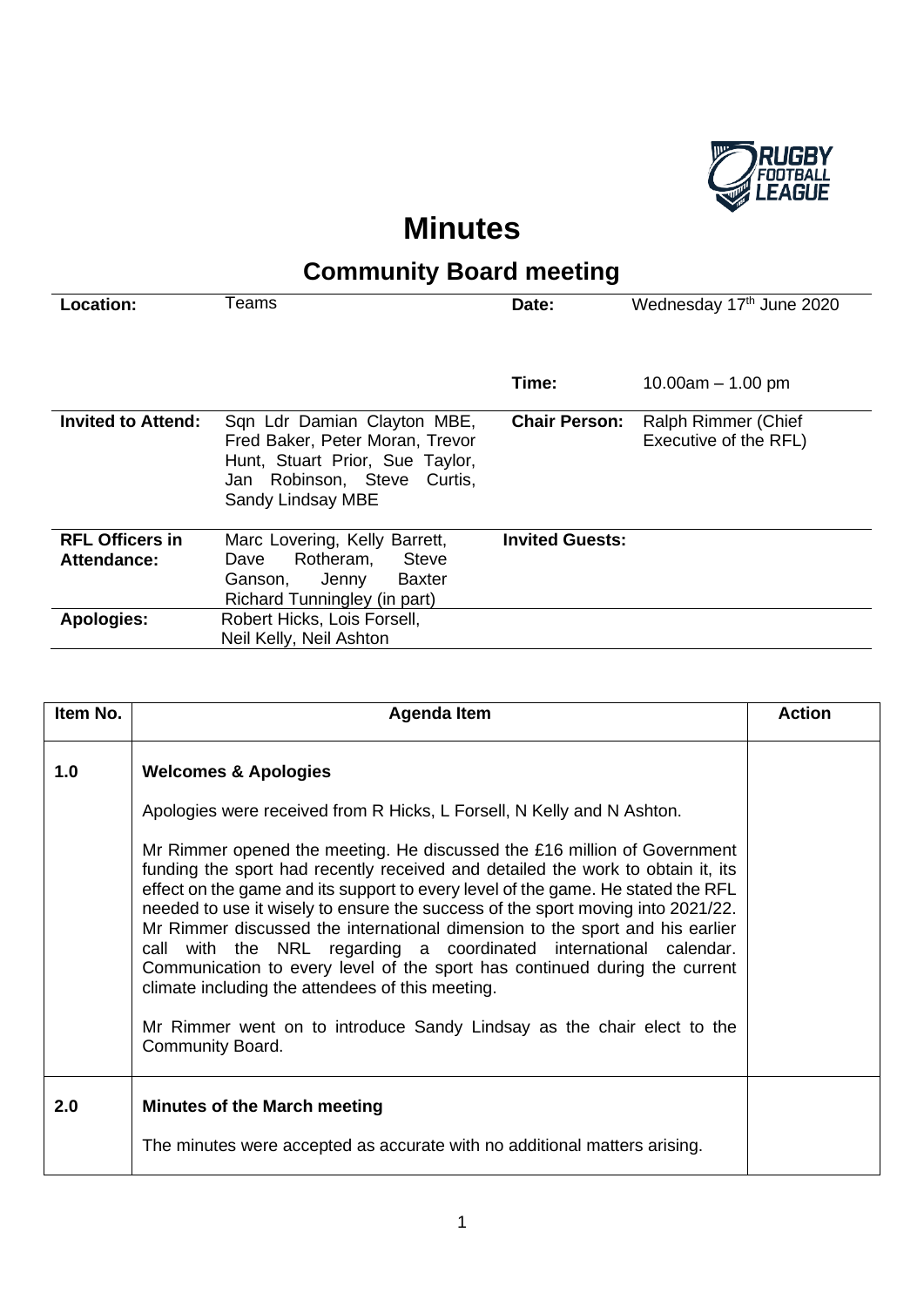| 3.0 | <b>Matters Arising</b>                                                                                                                                                                                                                                                                                                                                                                                                                                                    |            |
|-----|---------------------------------------------------------------------------------------------------------------------------------------------------------------------------------------------------------------------------------------------------------------------------------------------------------------------------------------------------------------------------------------------------------------------------------------------------------------------------|------------|
|     | Primary Rugby League – Leagues had been given dispensation in 2020 to run<br>with their preferred version of the rules, which would be reviewed during the<br>season. However, with the games not taking place this season the Youth and<br>Junior Management Group had requested dispensation to roll this proposal<br>forward to 2021. No objections were received.                                                                                                     | J Robinson |
|     | It was agreed that the action surrounding the community game being<br>suspended during the Festival of World Cups in 2021 should be placed on hold<br>and would be considered further at a later date due to the uncertainty created<br>by the COVID-19 pandemic.                                                                                                                                                                                                         |            |
| 4.0 | <b>Chief Executive Update</b>                                                                                                                                                                                                                                                                                                                                                                                                                                             |            |
|     | Received during item 1.0                                                                                                                                                                                                                                                                                                                                                                                                                                                  |            |
|     | Mr Rimmer reaffirmed that discipline would be required on the call and that an<br>opportunity would be given to ask questions following each agenda item.<br>Attendees should use the hand feature to make it known their wish to speak.                                                                                                                                                                                                                                  |            |
| 5.0 | <b>Sport England Update</b>                                                                                                                                                                                                                                                                                                                                                                                                                                               |            |
|     | Mr Lovering detailed the information on the slides regarding both Sport England<br>and the Community Game returning to play. He began with the update<br>regarding Sport England; there had been 3 successive years of growth.                                                                                                                                                                                                                                            |            |
|     | Mr Hunt questioned whether the growth seen in the junior, youth and open-age<br>game was primarily due to the figures from the women's game. Mr Lovering<br>stated that it was the overall figures that showed growth.                                                                                                                                                                                                                                                    |            |
|     | Mr Baker questioned if all the positivity in the figures was from growth or if player<br>retention was also a positive. Mr Lovering stated there was a separate specific<br>target relating to retention figures, which was a bit more challenging to track<br>however the 2% retention target had been met ahead of lockdown.                                                                                                                                            |            |
|     | The figures for the previous year were unavailable as they were not set to be<br>signed off by Sport England until the next meeting scheduled for early July.<br>There would then be a formal end of year process. Mr Lovering stated the next<br>Sport England funding cycle would be evolution rather than revolution. The new<br>Sport England strategy was not expected until January 2021, but Mr Lovering<br>went on to discuss what he thought this may look like. |            |
|     | Ms Robinson stated how difficult reporting for this year would be due to the lack<br>of activity. Mr Lovering described how Sport England were being very<br>understanding and were expectant of a drop in figures. Mr Lovering confirmed<br>the sport would not be penalised because of this.                                                                                                                                                                            |            |
|     | Mr Lovering went on to describe the RFL process to present to Sport England<br>ahead of the new funding cycle. He detailed this in slide 10. He was keen that<br>a roadmap was used in the next funding cycle for tasks to be executed in a<br>planned order. There would be in time a suite of more public facing strategy                                                                                                                                               |            |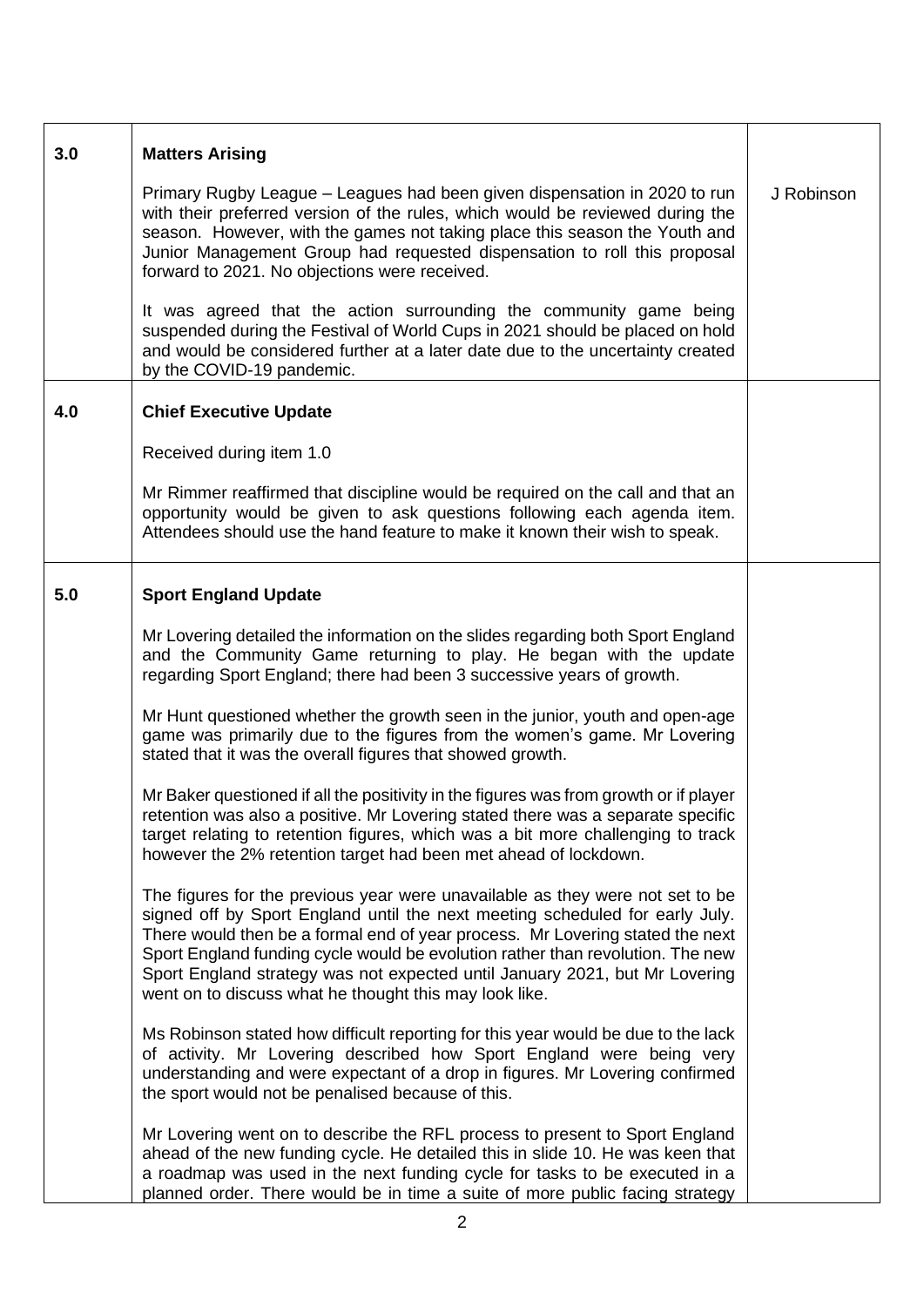| documents made available.                                                                                                                                                                                                                                                                                                                                                                                                                                                                                                                                                                                                                              |  |
|--------------------------------------------------------------------------------------------------------------------------------------------------------------------------------------------------------------------------------------------------------------------------------------------------------------------------------------------------------------------------------------------------------------------------------------------------------------------------------------------------------------------------------------------------------------------------------------------------------------------------------------------------------|--|
| Mr Lovering stated the initial plan for the strategy document was to keep this in<br>draft form, this was not to be confirmed until Sport England had finalised the<br>RFL's interventions, due in January 2021. Mr Rimmer reiterated the draft would<br>be circulated well in advance and discussed at the September Community<br>Board meeting. At this time members would be able to have their input. The<br>Community strategy must be informed by aligning with SE strategy, RFL<br>strategic objectives, 17-21 strategic interventions and the whole game review.<br>There must also be a strong focus on inequality and wider social outcomes. |  |
| No more questions were received.                                                                                                                                                                                                                                                                                                                                                                                                                                                                                                                                                                                                                       |  |
| Mr Lovering went on to present a document named CRL return to play<br>guidelines. This document was requested by Sport England as a roadmap of<br>how the RFL foresee the Community game returning to play. The government<br>had already fed back that they were happy with the document's content.                                                                                                                                                                                                                                                                                                                                                   |  |
| The intro page detailed the purpose of the document and contained links to the<br>DCMS, RFL and SE specific guidance. There were no dates on the document<br>as these were unknown at the time.                                                                                                                                                                                                                                                                                                                                                                                                                                                        |  |
| The levels/stages within the document were linked to those of official<br>government guidelines.                                                                                                                                                                                                                                                                                                                                                                                                                                                                                                                                                       |  |
| 1. Lockdown, no rugby activity, virtual activity only.<br>2. Social distancing. Small group activity, non- contact. Mix of some online<br>activity. (level at time of meeting)<br>3. Reduction to social distancing. Contact sport with restrictions.<br>Progression through semi contact version of the game. A progression<br>through small groups into activity for variants of the game. Mr Lovering<br>detailed the modification of Touch RL could be adapted if social<br>distancing was reduced to 1m.<br>4. Minimal social distancing. Routine monitoring. Phased return to normal<br>activity. Adaption of rules/temp rule changes.           |  |
| Mr Moran questioned if different locations could be at varying levels on this<br>scale, to which Mr Lovering confirmed the guidance could and should be<br>adapted for such instances.                                                                                                                                                                                                                                                                                                                                                                                                                                                                 |  |
| Mr Hunt questioned if club houses would open at the time of pubs/restaurants.<br>Mr Lovering foresaw that the upcoming openings of leisure centres would be<br>linked to changing rooms opening, and that clubhouses reopening would be<br>linked to pubs reopening. Initially these would have limited capacity and adhere<br>to social distancing regulations. Mr Lovering stated there was a risk with every<br>stage of the sport's return, but this could be minimised via varying elements of<br>mitigation so that a phased return was possible.                                                                                                |  |
| Mr Prior suggested if the professional clubs returned to play, community clubs<br>would wonder why they cannot open and asked what the strategy was in regard<br>to dealing with this. Mr Lovering stated it was down to testing. Mr Rimmer<br>supported Mr. Lovering in that the reasoning was testing procedures and the<br>cost of it, but also the risk assessment of training, and players households'<br>occupations (key workers etc). In the professional game, risk assessments must                                                                                                                                                          |  |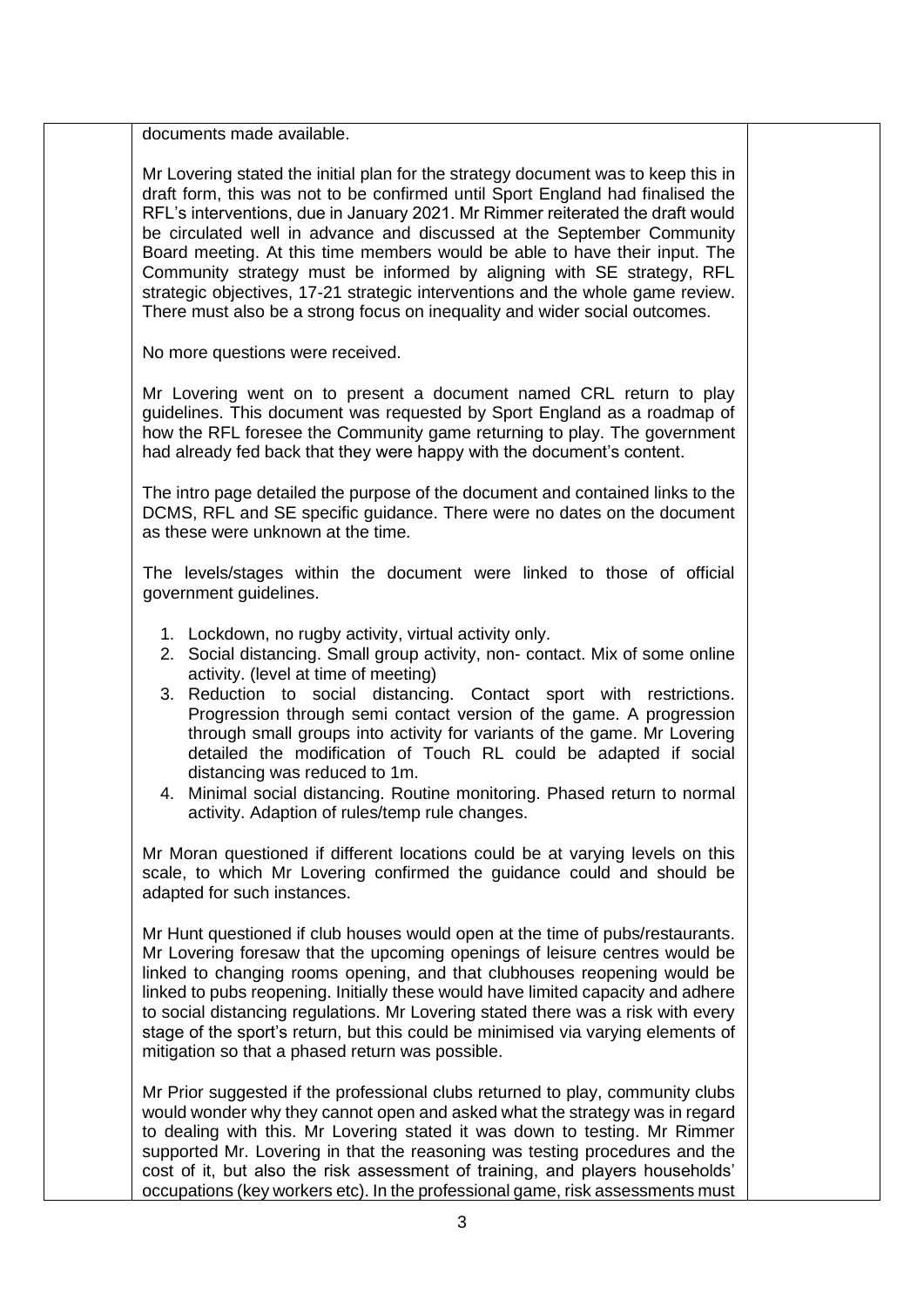|     | be submitted to Public Health England and UK Sport on these issues and there<br>were a variety of complexities in the development of bio-secure environments<br>which currently only the SL clubs could meet. The return of the community game<br>would have to wait until the situation moved forward and further Government<br>advice on community sport was issued.<br>Mr Hunt questioned if there was any possibility of cancelling all community<br>game activity for the 2020 season. Mr Lovering stated if there was a window of<br>opportunity to deliver some activity then total cancellation should not be an<br>option. The impact on the following season would need be considered.<br>The last page of the document was safeguarding and hygiene.<br>No other questions were received.<br>Mr Lovering stated that the document would be circulated in the media shortly<br>and ongoing checks with the relevant authorities would continue so that the RFL<br>could progress with the plan at every opportunity.                                                                                                                                                                                                                                                                                         |  |
|-----|------------------------------------------------------------------------------------------------------------------------------------------------------------------------------------------------------------------------------------------------------------------------------------------------------------------------------------------------------------------------------------------------------------------------------------------------------------------------------------------------------------------------------------------------------------------------------------------------------------------------------------------------------------------------------------------------------------------------------------------------------------------------------------------------------------------------------------------------------------------------------------------------------------------------------------------------------------------------------------------------------------------------------------------------------------------------------------------------------------------------------------------------------------------------------------------------------------------------------------------------------------------------------------------------------------------------|--|
| 6.0 | <b>Laws of the Game Recommendations</b><br>Mr Rotheram outlined the task set to himself and Steve Ganson following the<br>January Laws Committee which was to create a matrix of law differences<br>between the UK, Australia and internationally. He also explained that, the joint<br>objectives of the Laws Committee were to ensure that the game remained<br>entertaining and safe. In relation to the latter it was important to show the game<br>was following DCMS guidance and that reviewing the laws to adapt where<br>possible to make it safer in the current pandemic was appropriate. The RFL had<br>taken medical and scientific advice. Mr Rotheram offered that he could be<br>contacted post-meeting with more detail in relation to the specific medical<br>figures.<br>Mr Rimmer stated resuming SLE activity was priority. The Laws Committee had<br>recommendations to reform some laws to reduce risk which would go to the SL<br>and Championship/League 1 CEO's forum before going to the RFL Board for<br>approval. The outcome would go back to Public Health England and DCMS as<br>part of the plans to resume the sport.<br>Mr Hunt asked what would happen if the SL CEO's refused to remove scrums<br>from the game. Mr Rimmer stated that the final decision sat with the RFL board. |  |
|     | Mr Moran requested clarity that the laws discussed would not affect the<br>Community Game. Mr Rimmer confirmed this was the case and this item was<br>for information only. Mr Lovering stated other than the testing element the return<br>to play would be similar to the community game and government guidelines<br>would always be followed.<br>No other questions were received.                                                                                                                                                                                                                                                                                                                                                                                                                                                                                                                                                                                                                                                                                                                                                                                                                                                                                                                                 |  |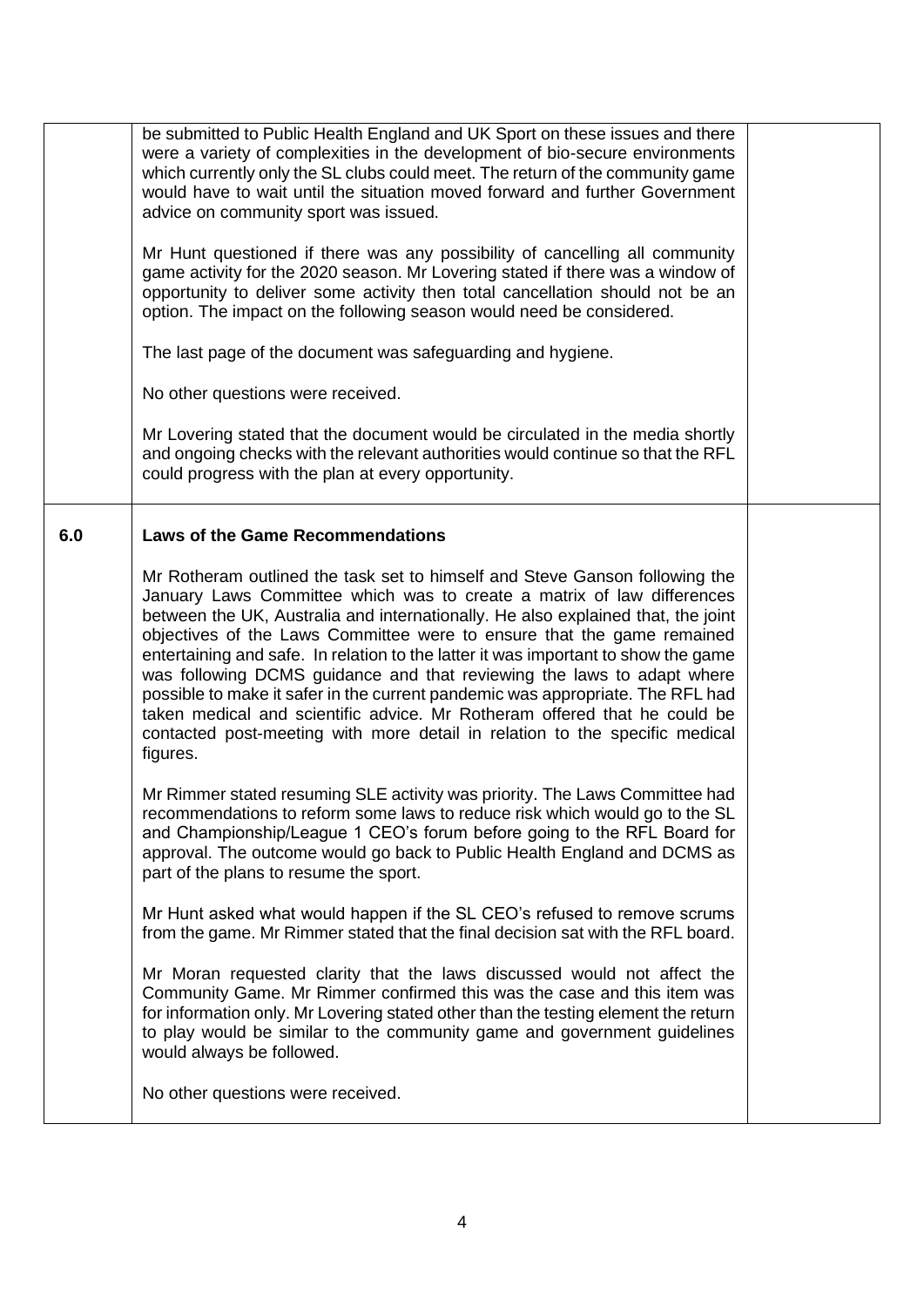## **7.0 Player Pathways 2021**

Mr Rotheram presented the slides. He started by stating all player pathways are currently suspended. In March there was a revision to the Operational Rules for tiers 1-3, this had since been approved by the Board. Mr Rotheram went on to explain that the programmes within the professional club academies' development had ceased for the moment. Working with the Academies, the RFL needed to find a way to meet the needs of the players and ensure financial sustainability for the clubs. Therefore, it was required for interim measures for 2021 to be put in place.

Mr Rotheram explained the status and activity levels of programmes. Women's and Wheelchair RL EPU programmes had received webinars from sports psychology and nutrition. This has allowed staff to keep in touch with players and provide some learning opportunities. The Community Lions' staff had benefited from an inspirational webinar with Shaun Wane. The professional club Scholarship and Academy programmes were currently suspended with many staff on furlough.

Mr Rotheram went on to explain that the Regulatory meeting had been tasked to form a working group which comprised of RFL and SL club representatives in order to form a way forward for activity within SL clubs underneath their first team in 2021. The working group had to consider being player-centred, easing the financial burden on clubs and also keeping the pathway functioning.

Mr Rotheram went on the explain that the slide containing the key proposed recommendations for 2021 was subject to board approval. U15s would have a delayed start, Scholarship programmes were to be extended for a year and given 4 playing opportunities at U17. Academy U18's was to be extended for a year to become U19. It is also proposed that some amateur registrations are to be allowed. The Reserves programme would be suspended for 2021 but would remain governed by the Operational rules. The next steps were for these recommendations to go to the SL clubs and final approval to sit with the RFL Board.

Mr Hunt questioned why there was a need for amateur registrations for the academy programme to make teams up? Mr Rotheram stated that it would allow clubs to retain players, but they would not have to contract them, and therefore keeping them in the system whilst easing the financial burden on the clubs. Mr Moran questioned if the scope of these players would be limited. Mr Rotheram stated the clubs could recruit providing they acted within the Operational rules. Mr Rimmer confirmed this was for one year only.

Mr Prior stated that he agreed with Mr Moran on this point. He questioned if the U-17 players would get an extra opportunity to be signed by the professional clubs. Mr Rotheram stated that they would and that clubs may not sign U17 players in the current season. Mr Prior stated that in his opinion he would not necessarily re-name the Academy as Under 19 just for one year. Mr Rotheram accepted his reasoning but this is a RFL Regulation that the competition is agebanded for players Under 19 years,

Mr Baker asked in regards the scholarship recruitment in September, how would this be made fair. Mr Rotheram stated this was down to the clubs who had been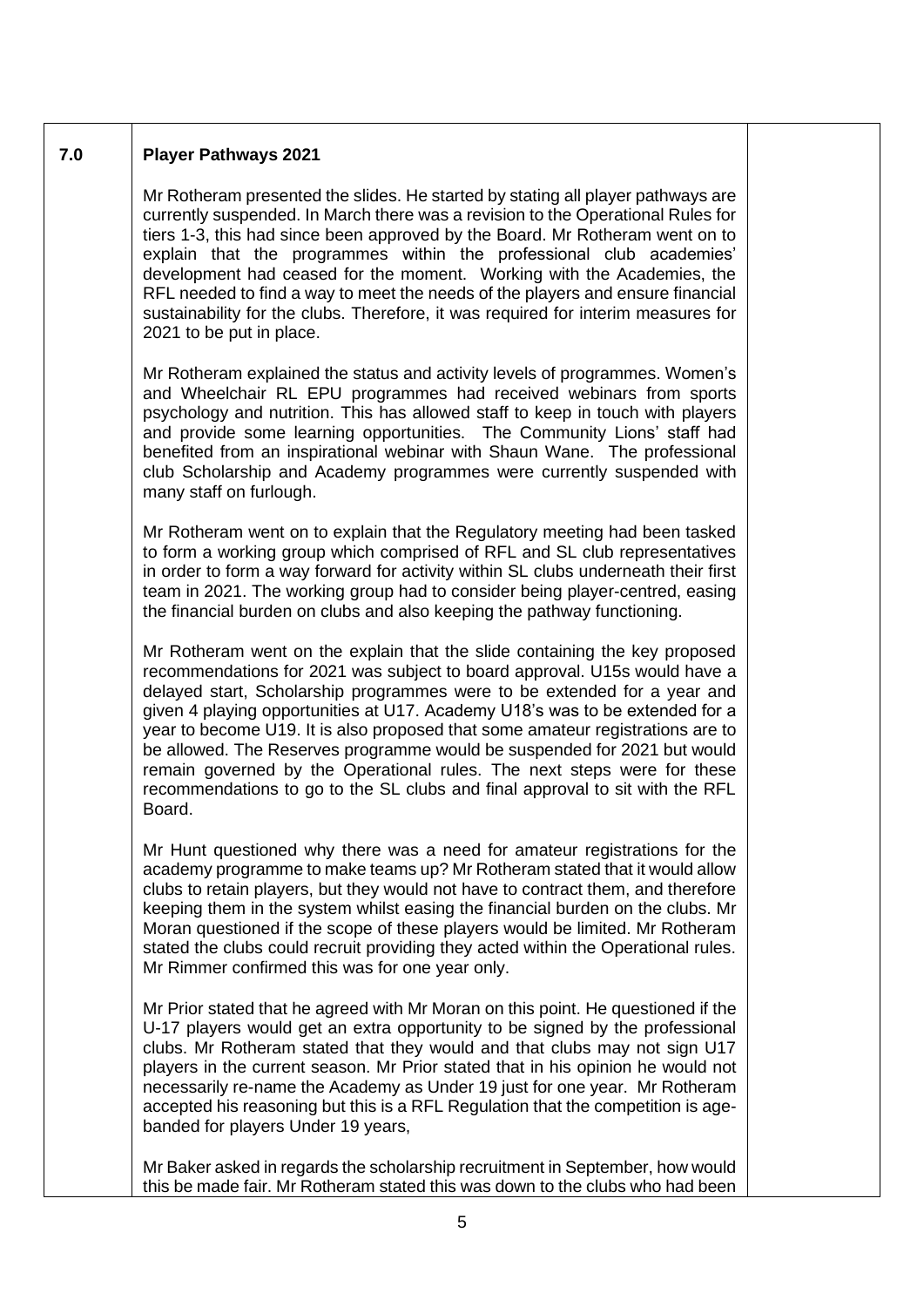|     | given guidance by the RFL.                                                                                                                                                                                                                                                                                                                                                                                                                                                                                                                                                                                                                                                                                                                                   |            |
|-----|--------------------------------------------------------------------------------------------------------------------------------------------------------------------------------------------------------------------------------------------------------------------------------------------------------------------------------------------------------------------------------------------------------------------------------------------------------------------------------------------------------------------------------------------------------------------------------------------------------------------------------------------------------------------------------------------------------------------------------------------------------------|------------|
|     | No more questions received.                                                                                                                                                                                                                                                                                                                                                                                                                                                                                                                                                                                                                                                                                                                                  |            |
|     | The meeting took a 10-minute break.                                                                                                                                                                                                                                                                                                                                                                                                                                                                                                                                                                                                                                                                                                                          |            |
| 8.0 | <b>Match Officials</b>                                                                                                                                                                                                                                                                                                                                                                                                                                                                                                                                                                                                                                                                                                                                       |            |
|     | The presentation was received by members of the Match Officials working<br>group.                                                                                                                                                                                                                                                                                                                                                                                                                                                                                                                                                                                                                                                                            |            |
|     | Ms Robinson commenced and stated that a Match officials Strategy had already<br>been produced and was on the Community Board share point section.<br>Ms.<br>Robinson requested the Community Board read through it and return any<br>amends and suggestions to her by the 30 <sup>th</sup> June.                                                                                                                                                                                                                                                                                                                                                                                                                                                             | <b>ALL</b> |
|     | Ms Robinson stated that the working group had received support and guidance<br>from Doctor Tom Webb. Dr Webb has extensive cross sport expert knowledge<br>of the development of match officials and the barriers to recruitment and<br>retention. By combining this work with that of the working group's review of the<br>Whole game review, the working group had put together some game-wide<br>aspirations.                                                                                                                                                                                                                                                                                                                                             |            |
|     | Ms Robinson explained that the working group had agreed at their previous<br>meeting that a definition of abuse was needed.                                                                                                                                                                                                                                                                                                                                                                                                                                                                                                                                                                                                                                  |            |
|     | Ms Robinson went on to explain the call-to-action project. It was to be designed<br>to address the requirements found in the whole game review around reducing<br>the abuse directed toward young MO's and to explore the support work required<br>around these officials.                                                                                                                                                                                                                                                                                                                                                                                                                                                                                   |            |
|     | Ms Robinson described the armband system the working group had proposed.<br>These would be different colours depending on the MO's experience. This was<br>designed to indicate to others the level of experience of the match officials.                                                                                                                                                                                                                                                                                                                                                                                                                                                                                                                    |            |
|     | MO's CPD was discussed as something that should be offered to officials to<br>help them develop and cope with difficult situations.                                                                                                                                                                                                                                                                                                                                                                                                                                                                                                                                                                                                                          |            |
|     | Mr Prior talked about the armband strategy being centred around education and<br>gave a pathway for the MO's. The education would be aimed at MO's, societies,<br>coaches, parents and Club leadership.                                                                                                                                                                                                                                                                                                                                                                                                                                                                                                                                                      |            |
|     | Mr Moran voiced his concerns the armband strategy could highlight the MO's<br>inexperience, potentially making the abuse worse. Mr Prior suggested the<br>strategy would be aimed at progression and that education on the strategy was<br>key. Mr Ganson explained the research had been completed by Dr Tom Webb<br>with the FA and other NGB's, and such initiatives were found to have made a<br>difference to decreasing the amount of abuse. Mr Rimmer stated it was down<br>to clubs to support MOs and the armband strategy as there would be no game<br>without MO's. Mr Ganson explained that appointment officers must buy into the<br>armband system and take into consideration the likely culture of individual<br>games when appointing MO's. |            |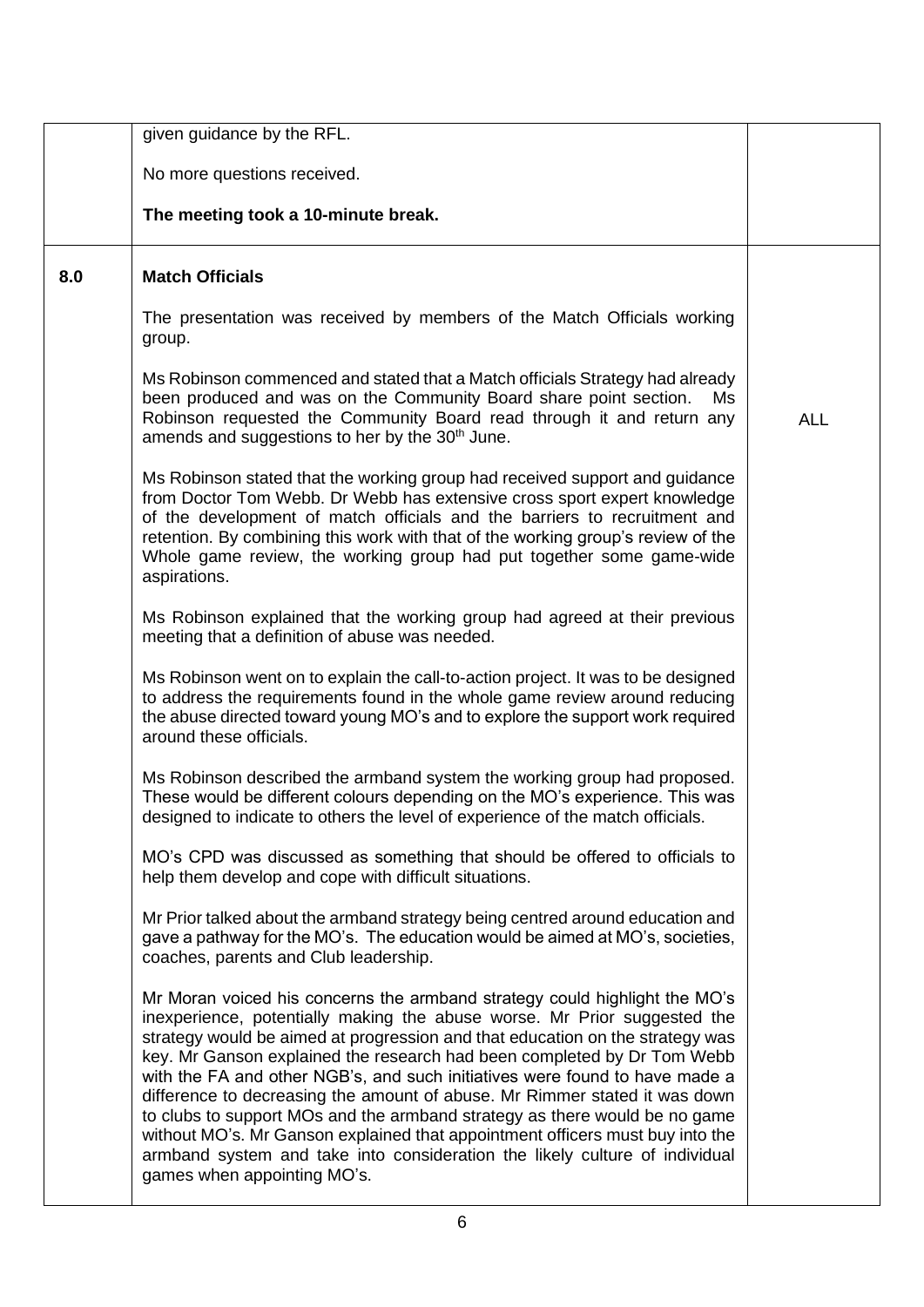|     | Overall positive feedback received for this strategy.                                                                                                                                                                                                                                                                                                                                                                                   |                      |
|-----|-----------------------------------------------------------------------------------------------------------------------------------------------------------------------------------------------------------------------------------------------------------------------------------------------------------------------------------------------------------------------------------------------------------------------------------------|----------------------|
|     | Mr Hunt suggested defining the term abuse could leave loopholes if the wording<br>was too specific.                                                                                                                                                                                                                                                                                                                                     |                      |
|     | Mr Rotheram reminded the group this strategy was not one in isolation and was<br>integrated with other projects following the whole game review.                                                                                                                                                                                                                                                                                        |                      |
| 9.0 | <b>Protect Our People</b>                                                                                                                                                                                                                                                                                                                                                                                                               |                      |
|     | Sqn Ldr Damian Clayton MBE commenced the presentation on the Protect Our<br>People project.                                                                                                                                                                                                                                                                                                                                             |                      |
|     | The Enjoy the Game campaign has been relaunched. SL, Championship and<br>League 1 teams have been supplied with Enjoy the Game assets. The video<br>was not played but could be viewed later. The RFL website has also been<br>updated with these messages.                                                                                                                                                                             |                      |
|     | Ms Barrett detailed the infographics displayed. These were a user-friendly<br>version of what was contained within the Operational rules. Only three were<br>displayed but more had been produced for volunteers, coaches, and<br>administrators.                                                                                                                                                                                       |                      |
|     | Ms Barrett went on to detail the plan for reinstating the Game Day Manager<br>training.                                                                                                                                                                                                                                                                                                                                                 |                      |
|     | Ms Barrett detailed the education required to improve touchline behaviours<br>which would also support the MO working group strategy.                                                                                                                                                                                                                                                                                                   |                      |
|     | Mr Hunt asked if a report could be received when circulating communications to<br>ensure that the RFL were aware of who opened, read and engaged in these<br>communications relating to these projects. Ms Barrett stated the CRM system<br>had this capability.                                                                                                                                                                        |                      |
|     | Ms Barrett presented the remaining slides quickly due to time. Slides would also<br>be made available on SharePoint for everyone to review. Included were details<br>around insurance policies for community game players. Clearer communication<br>was needed; however, the information was also available on the RFL website.                                                                                                         | <b>Kelly Barrett</b> |
|     | Mr Baker suggested that the insurance cover could be stated when a player was<br>registering. Ms Barrett confirmed that it was our intention to communicate with<br>players on a whole range of areas however this was on hold until we were back<br>playing.                                                                                                                                                                           |                      |
|     | Sqn Ldr Damian Clayton MBE detailed the actions set to the Community Board<br>namely; do all clubs have a Game Day Manager, ensure RFL were aware of all<br>discipline cases, feedback thoughts on the website, receive the views from<br>leagues on using discipline fines for education packages and review the RFU's<br>website for injury prevention and suggest ways the RFL could recreate.<br>Feedback to be sent to Ms Barrett. | <b>ALL</b>           |
|     | Mr Rimmer questioned, in relation to injury prevention, had it been considered<br>to amend the rules of the community game. Sqn Ldr Damian Clayton MBE<br>stated it had not, but it would now be looked at.                                                                                                                                                                                                                             |                      |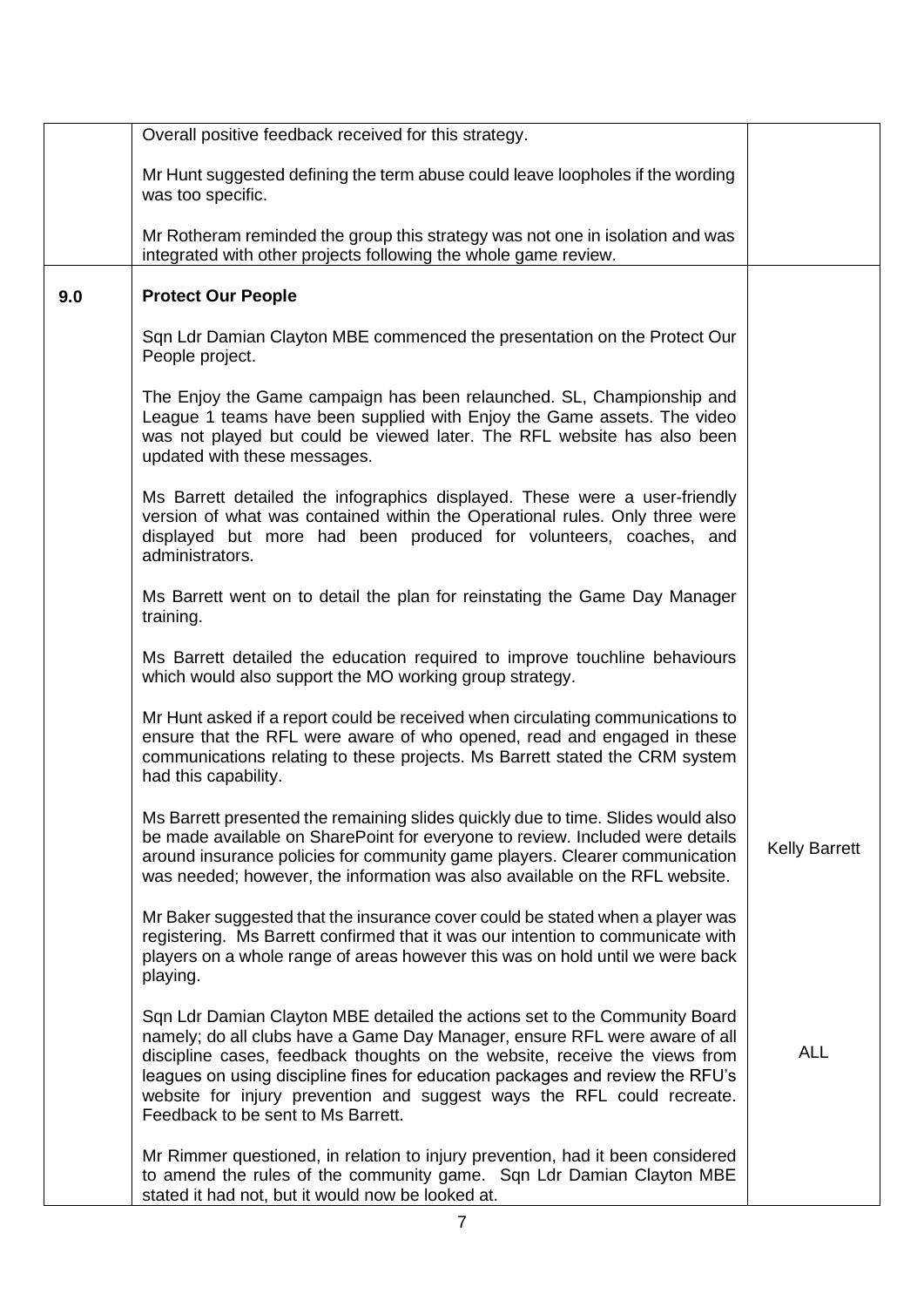| 10.0 | <b>Coach Education</b>                                                                                                                                                                                                                                                                                                                                                                                                                                                               |  |
|------|--------------------------------------------------------------------------------------------------------------------------------------------------------------------------------------------------------------------------------------------------------------------------------------------------------------------------------------------------------------------------------------------------------------------------------------------------------------------------------------|--|
|      | The proposal paper had already been circulated ahead of the meeting.                                                                                                                                                                                                                                                                                                                                                                                                                 |  |
|      | Mr Tunningley began by stating that during the whole game review, there were<br>aspirations identified which included a need to raise the number, status, and<br>quality of coaches. The working group was then created which led to the<br>production of the proposal paper.                                                                                                                                                                                                        |  |
|      | Mr Tunningley detailed the current situation in terms of the minimum standards<br>for coaches. He noted there were currently no CPD requirements and there was<br>no culture of continued learning among coaching standards. Mr Tunningley<br>stressed the importance of CPD in order to improve standards.                                                                                                                                                                          |  |
|      | Mr Tunningley went on to explain the game wide review feedback and how that<br>was used to shape the proposal.                                                                                                                                                                                                                                                                                                                                                                       |  |
|      | Mr Hunt detailed the behaviour changes that were needed to improve from the<br>feedback received. Part of this was the requirement that from January 2021<br>coaches would be required to complete the Coachright course prior to the<br>season starting.                                                                                                                                                                                                                            |  |
|      | Mr Baker stated that from his experience CPD has been lacking and suggested<br>online resources could assist in its delivery. He suggested this would not<br>increase the number of coaches but would possibly improve the quality of<br>current courses and increasing the number of coaches had not been covered in<br>the paper. He suggested a lower level coaching course could be rolled out to<br>make stepping in to coaching easier, as currently time and costs were high. |  |
|      | Ms Robinson suggested a precursor course be reinstated which used to be in<br>place, as Mr Baker suggested. Mr Rotheram affirmed the current level 1 and 2<br>courses were of industry standard with UKCC. He suggested a level 0 course<br>for PRL could be considered.                                                                                                                                                                                                             |  |
|      | Mr Lovering requested an update on the Level 2 course being condensed to<br>include some online learning. Mr Tunningley stated a blended learning model<br>was being explored.                                                                                                                                                                                                                                                                                                       |  |
|      | Mr Rimmer and Ms Lindsay MBE left the meeting.                                                                                                                                                                                                                                                                                                                                                                                                                                       |  |
|      | Mr Tunningley stated CPD was being created and curated for coaches which<br>would be housed on Our Learning zone which could be aimed at the Level 0<br>coach.                                                                                                                                                                                                                                                                                                                       |  |
| 11.0 | <b>Any Other Business</b>                                                                                                                                                                                                                                                                                                                                                                                                                                                            |  |
|      | Mr Hunt questioned if the community Game Euro league would be administered<br>by the RFL. He was concerned of its activity affecting the community game. Mr<br>Rotheram stated Mr Rimmer would be speaking with the appropriate people.                                                                                                                                                                                                                                              |  |
|      | Mr Hunt also suggested asking children who play in community clubs what<br>school they attended to give a better understanding of which clubs and schools<br>are working together. Mr Lovering explained the past issues in capturing this                                                                                                                                                                                                                                           |  |